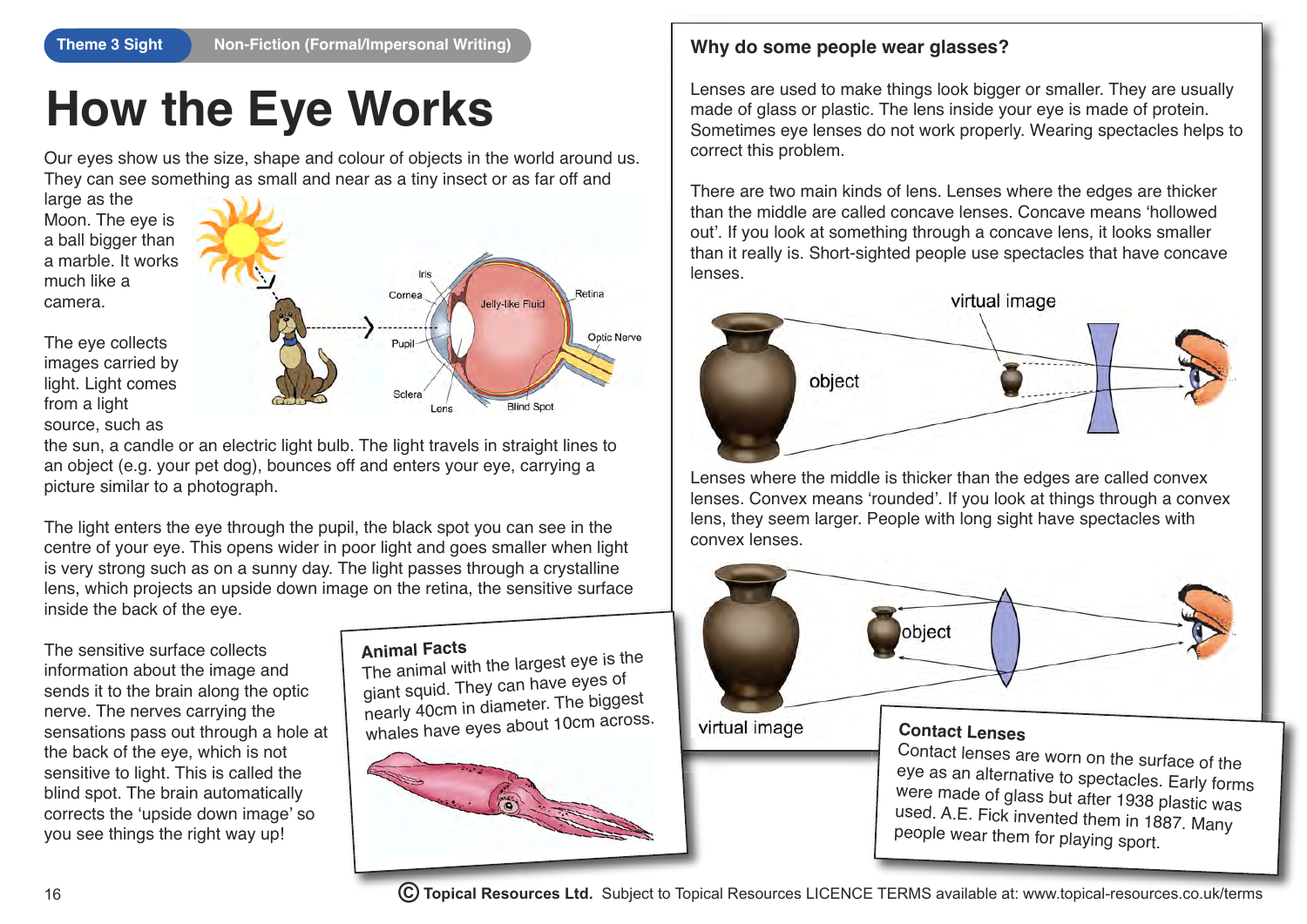## **How the Eye Works**

## **Section A**

*Choose the best word or group of words to fit the passage and put a ring around your choice.*

Our eyes show us the size, shape and

| 1              | smell                                                                          | taste                                                    | sound                                                      | colour |  |  |
|----------------|--------------------------------------------------------------------------------|----------------------------------------------------------|------------------------------------------------------------|--------|--|--|
|                |                                                                                | of objects in the world. The eye is a ball bigger than a |                                                            |        |  |  |
| $\overline{2}$ | balloon                                                                        | football                                                 | golfball                                                   | marble |  |  |
|                |                                                                                |                                                          | and works like a camera. Light comes from a source such as |        |  |  |
| 3              | the Sun.                                                                       | the Moon.                                                | Mars.                                                      | Venus. |  |  |
|                | Light collects pictures similar to                                             |                                                          |                                                            |        |  |  |
| 4              | posters                                                                        | photographs                                              | paintings                                                  | prints |  |  |
|                | and enters your eye through the                                                |                                                          |                                                            |        |  |  |
| 5              | nose.                                                                          | teacher.                                                 | pupil.                                                     | ear.   |  |  |
|                | The sensitive surface collects information about the image and sends it to the |                                                          |                                                            |        |  |  |
| 6              | brain.                                                                         | nerves.                                                  | blood.                                                     | bones. |  |  |

The 'upside down image' is automatically corrected so you see things the right way up.

## **Section B**

1 Complete the table below:

| Concave means                              |  |
|--------------------------------------------|--|
| Looking through a concave lens things seem |  |
| Convex means                               |  |
| Looking through a convex lens things seem  |  |

- 2 Why do you think your eye opens wider when the light is poor?
- 3 What is the 'retina'?
- 4 What is 'the blind spot'?
- 5 What are the two main types of lenses?
- 6 What sort of lenses do short-sighted people need?
- 7 What sort of lenses do long-sighted people need?
- 8 Why do you think some people wear contact lenses instead of glasses?

## **Section C**

Write a short story in which you meet a giant squid with an eye 50cm in diameter.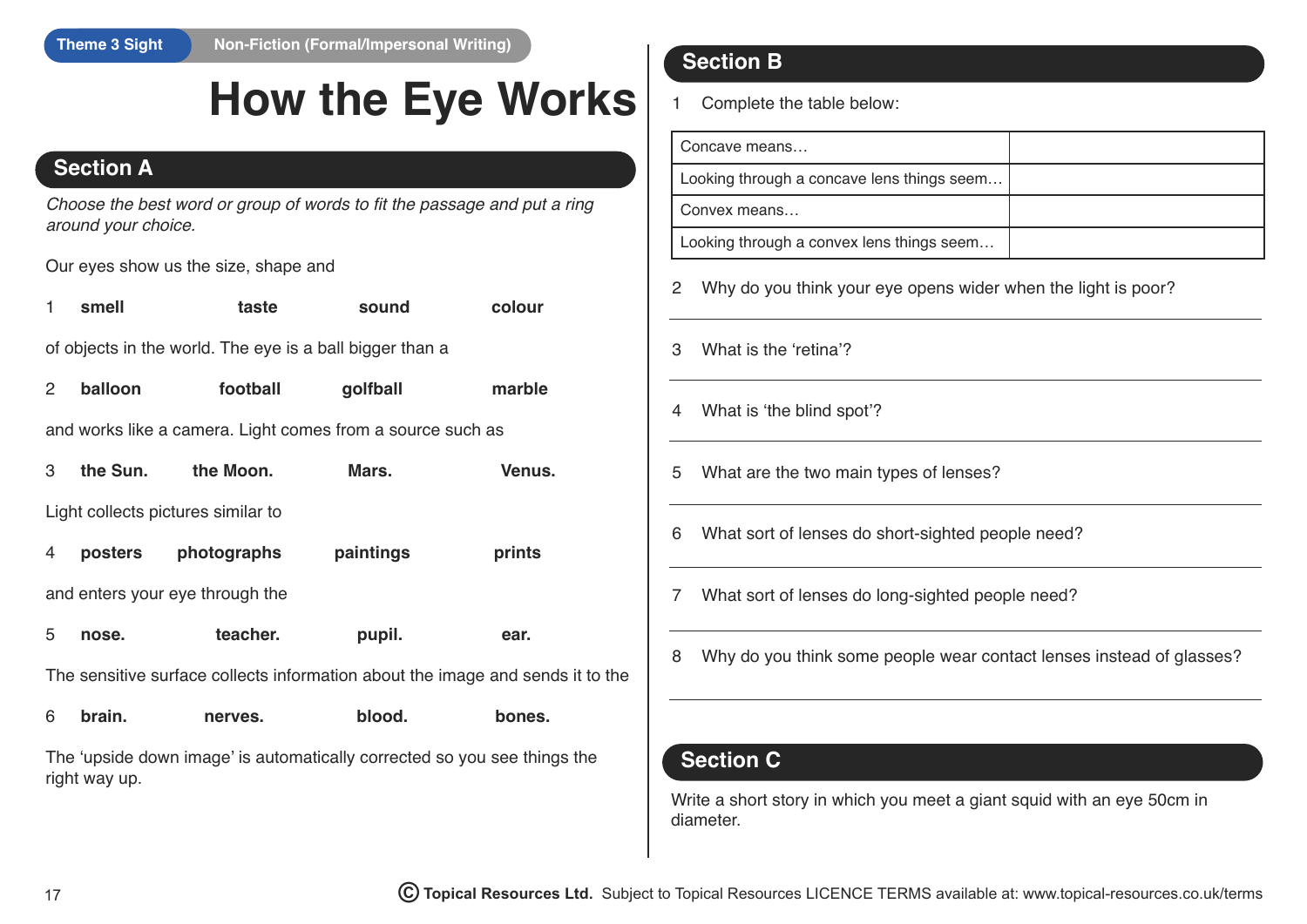# Louis Braille 1809 - 1852

#### **Early Life**

Louis Braille, the son of a saddler and harness maker, was born in Coupvray near Paris in 1809 and was the youngest of four children. At the age of three Louis was playing with his father's tools in the workshop when he slipped and cut one of his eyes. He was taken to the doctor immediately but the damaged eye became infected. The infection spread to his other eye and by the age of five Louis was blind.

Louis was befriended by the new village priest, Abbé Palluy, who encouraged him to attend the village school where he became one of the best pupils. When he was ten, Louis was offered a place at the Royal Institution for the Blind in Paris with a small scholarship to help with the fees. Louis, a talented pupil, learned history, geography, grammar, arithmetic and crafts which included basket weaving, slipper making, knitting and music. He learned to play the piano and had lessons from a local organist. He had natural talent and ability and his love of music remained with him all his life.

#### **The School and its Founder**

The Royal Institute for Blind Children in Paris was in a poor area of the city near the River Seine. Valentin Haüy, a man aware of people's negative attitudes towards teaching the blind, founded the school in 1773. Haüy invented a way of producing books to teach his pupils to read. It was called 'embossing' and entailed pressing the shapes of large letters onto soft, damp paper thus producing letter shapes that children could feel with their fingertips. Although this method created the opportunity for the children to read, the letters were so big and it took so long to feel them, that they found it difficult to remember the beginning of a sentence by the time they had come to the end.

#### **Louis' Alphabet**

Frustrated by the need to read as quickly as sighted people, Louis pondered on the best way to teach the blind to read. Charles Barbier, a captain in the French army, had invented a method of 'night reading' for his soldiers based on a system of dots and dashes. Barbier suggested that this system could be used as an alphabet for the blind. The system was an improvement on Haüy's books, but still far from satisfactory.

Louis used Barbier's idea to develop his own and after two years of experimenting, he had invented a new alphabet. It was based on a series of dots put together in groups of six, each forming a letter. His system even included punctuation marks, numbers and music. To write, Louis had a flat piece of metal in a frame, with six holes in it. A stylus was pushed through the holes to make dents in the paper that could easily be 'read' when turned over. Now blind people could not only write, but also read back what they or someone else had written.

Louis eventually became a teacher at the Institute and was popular with all his students because of his gentle manner and lively mind. He also became an organist at several churches and lived a contented and busy life. Louis had always been frail and in 1835 was diagnosed with tuberculosis. The Institute reduced his teaching load so he could continue to develop and refine his alphabet over the next few years.

By now Louis' health was rapidly deteriorating but he remained at the Institute, teaching a little, playing his music and visiting his family at Coupvray. In 1851 he went into the Institute's hospital and died in January 1852. He was buried in Coupvray. Two years later 'Braille' became the standard reading method for the blind in France and gradually his system was, and still is, used by people all over the world.

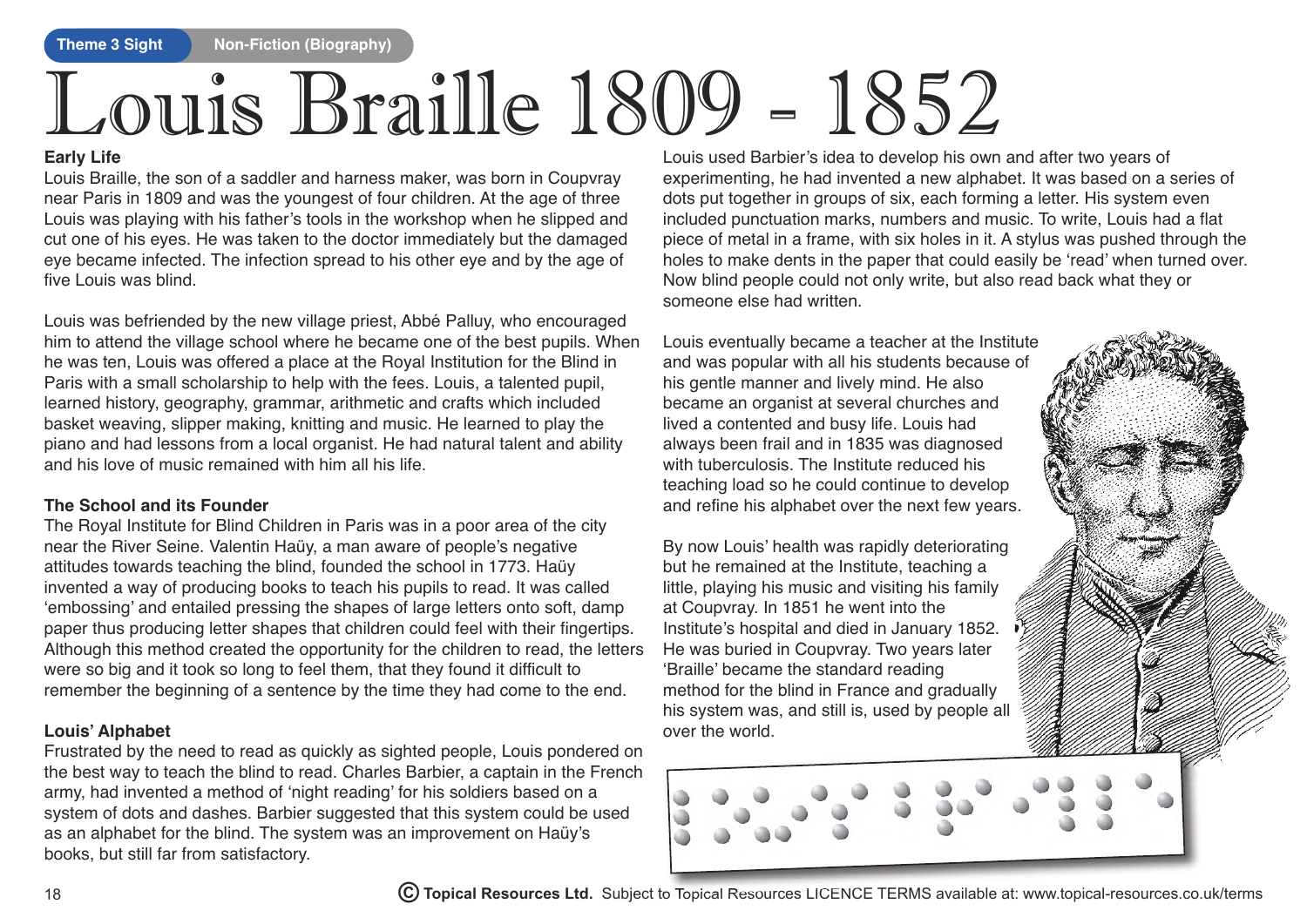## Louis Braille 1809 - 1852

## **Section A**

*Choose the best word or group of words to fit the passage and put a ring around your choice.*

#### At the age of

| 1                                                                                               | three                                                   | six       | seven  | nine     |  |  |  |  |
|-------------------------------------------------------------------------------------------------|---------------------------------------------------------|-----------|--------|----------|--|--|--|--|
|                                                                                                 | Louis Braille slipped and cut one of his                |           |        |          |  |  |  |  |
| $\mathbf{2}$                                                                                    | hands.                                                  | ears.     | eyes.  | feet.    |  |  |  |  |
|                                                                                                 | By the age of                                           |           |        |          |  |  |  |  |
| 3                                                                                               | four                                                    | five      | eight  | ten      |  |  |  |  |
|                                                                                                 | he was blind. Louis loved music and learned to play the |           |        |          |  |  |  |  |
| 4                                                                                               | violin.                                                 | recorder. | piano. | trumpet. |  |  |  |  |
| He went to school in Paris and learned to read letters pressed into soft damp                   |                                                         |           |        |          |  |  |  |  |
| 5                                                                                               | wood.                                                   | paper.    | sand.  | card.    |  |  |  |  |
| Because these letters took so long to read, Louis invented a new system<br>based on a series of |                                                         |           |        |          |  |  |  |  |

| 6 | dots. | lines. | circles. | squares. |
|---|-------|--------|----------|----------|
|   |       |        |          |          |

The new system was given the name 'Braille' and is now used throughout the world to enable blind people to read and write.

## **Section B**

- 1 How did Louis Braille become completely blind?
- 2 What unusual subjects were taught at the School for the Blind?
- 3 What do you understand by the phrase 'people's negative attitudes towards teaching the blind'?
- 4 What did blind people find so difficult about Valentin Haüy's embossed books?
- 5 Why do you think books invented for soldiers to read in the dark would be suitable for blind people?
- 6 How do you think Louis Braille felt when he finally came up with an effective method to enable blind people to read and write easily?
- 7 Which of the following phrases suggests Louis Braille would be a good teacher? Give reasons for your choices.

| contented and busy life' |  |
|--------------------------|--|
| 'gentle manner'          |  |

**'contented and busy life' 'lively mind'** 'always been frail'

8 How do you think Louis would have felt if he had lived to see his teaching method used all over the world?

## **Section C**

Close your eyes and imagine you have become blind. Write about a day in your life telling of the things you are still able to enjoy and some of the things you find difficult.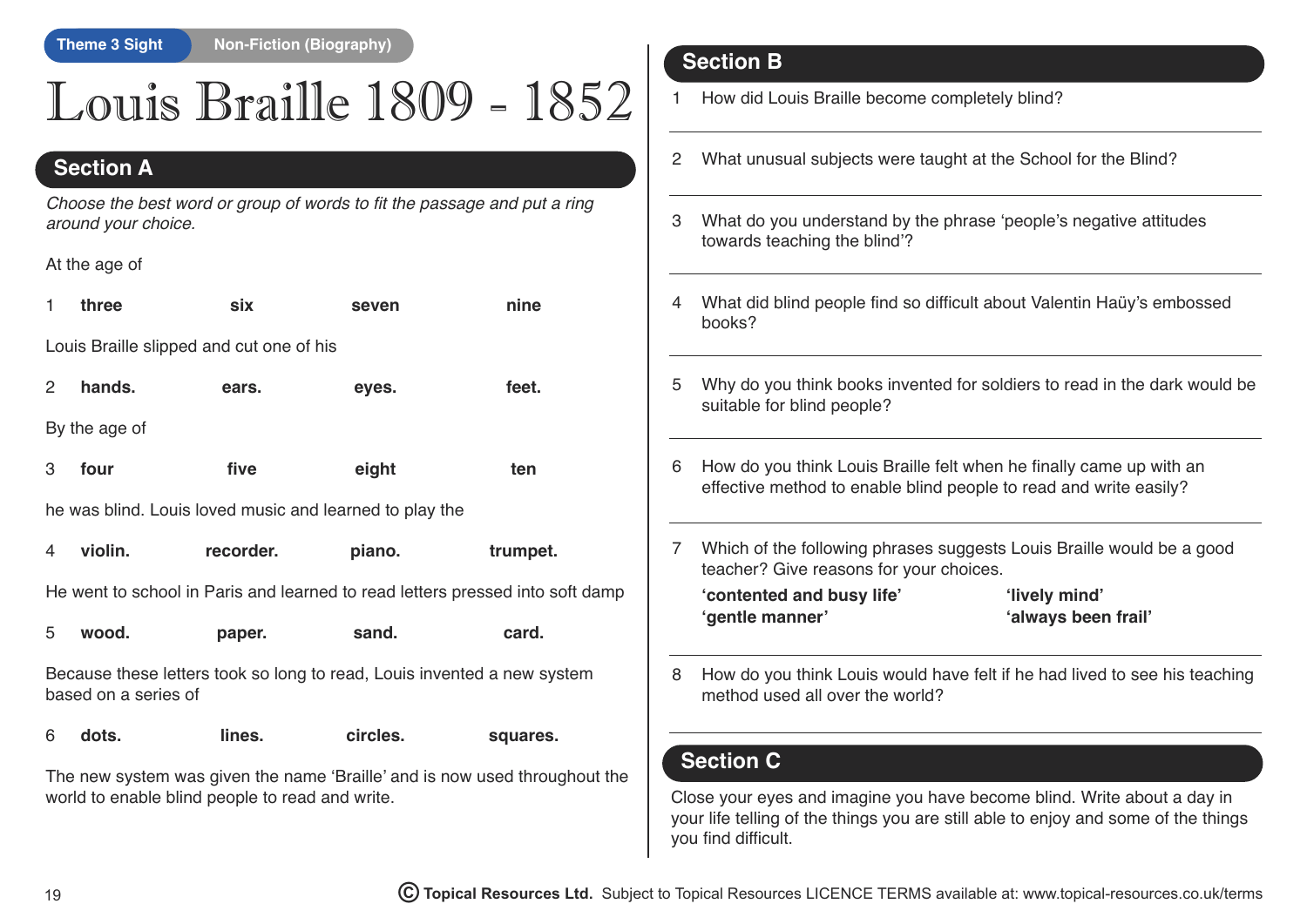## **River Rescue**

"Finest sport in the world and it can be very exciting when you catch a fish," said Uncle Ted as they walked along the river bank, "now this looks a lovely spot for us to set up our rods." He put down the bags and boxes he was carrying and spread out a rug.

Laura and Paul were staying with Uncle Ted for the weekend and when he'd said he'd take them out for the day while Auntie June was busy, they'd expected something a bit more exciting than spending the day sitting on the river bank waiting to catch a fish.

"Now, I've got rods for you both," said Uncle Ted and they waited patiently while he assembled them and opened the box containing the hooks and weights. An hour went by; Laura thought it was the longest hour in her life. Apart from seeing a couple of ducks and a man walking his dog, nothing had happened. "Wonderful!" said Uncle Ted, "nothing like a day by the river for cheering you up."

"And boring you to death," whispered Paul to Laura.

"What time's lunch?" asked Laura.

Uncle Ted looked at his watch, "Oh, another half hour or so," he said. Half an hour passed and they began to unpack the picnic that Auntie June had given them. There were sandwiches and sausage rolls, crisps and cakes, bottles of fruit juice and a flask of coffee. Paul had just taken a bite of a tuna sandwich when Uncle Ted leapt to his feet and yanked hold of one of the rods. "We've got one!" he yelled reeling in the line as fast as he could, "get the net ready! Quick!"

They put down their sandwiches, hurried to get out the net and watched as Uncle Ted jerked the line out of the water. There was nothing on the end of it. It was very disappointing but not half as disappointing as returning to their lunch to find that a wiry brown terrier was munching his way through their sandwiches.

Uncle Ted shouted loudly at the dog and its owner appeared and shouted at Uncle Ted at exactly the moment a pair of silvery white swans swam into view followed

by three cygnets. The dog dropped the sandwich, barked enthusiastically and raced up the river bank towards the swans. "Come back, Toby!" yelled his owner as he chased after him.

"Mind those rods!" yelled Uncle Ted,

diving towards the edge of the bank.

Uncle Ted over balanced and fell into the river just as the dog leapt through the rushes into the water right into the path of the male swan which reared up and flapped its wings wildly. The dog paddled away quickly and was soon scrambling back up on to the path. It hurtled away from its owner at top speed as the man ran after it shouting and waving the dog's lead.

As soon as the dog had gone, the swans turned their attention to Uncle Ted as he splashed about in the water.

"Help!" screamed Laura after the man, "Don't just leave us! Help us!" But the dog and his owner had disappeared around the bend in the river.

Paul snatched up one of the rods and waved it towards the hissing, angry swans, "Get back! Get away!" he shouted but only succeeded in making them more angry.

Uncle Ted was swimming frantically towards the bank but didn't seem to be making any progress and they were just beginning to panic when they heard another voice and the hum of an engine, and looking up saw a small boat heading towards them. It was the dog owner. He steered the boat towards the swans, they backed away and sailed away in the opposite direction.

"Here! Let me help you," said the man to Uncle Ted and he reached over the side and hauled him aboard the boat.

The man moored up the boat and helped Uncle Ted climb out onto the bank. The dog was standing up on its hind legs peering over the side of the boat. It gave a friendly woof. It didn't seem to realise that it had caused such a calamity.

"I'm sorry about that," said the man, "I'm Bob by the way. He gets a bit excited does Toby. He's made a bit of a mess of your lunch." They looked at the half

eaten sandwiches

"I thought you'd run away and left us," said Laura, "it was really scary." "Well, the boat was just round the corner, you see, and I knew Toby would jump onto it as soon as he saw it. Now what about sharing my lunch with me?"

It sounded like a good idea and they knew Bob was trying to be kind but Uncle Ted was wet through and they decided it would be best if they packed up and went home.

"Sorry about that," said Uncle Ted as they drove to the main road, "spoilt our day, that did. And I'm going to be in a lot of trouble with your Auntie June when she sees my clothes. I told you fishing was exciting!"

**© Topical Resources Ltd.** Subject to Topical Resources LICENCE TERMS available at: www.topical-resources.co.uk/terms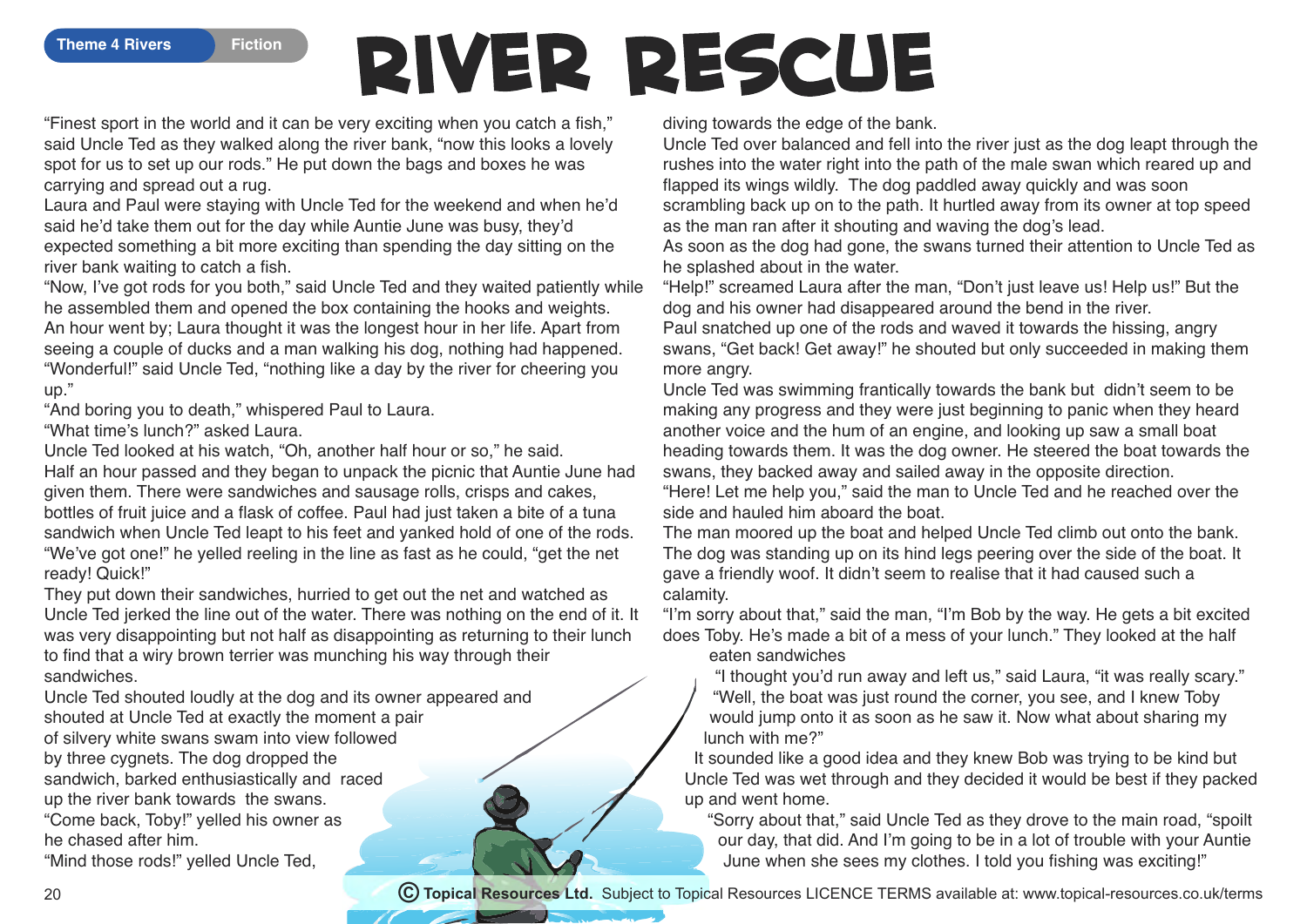## **River Rescue**

## **Section A**

*Choose the best word or group of words to fit the passage and put a ring around your choice.*

Laura and Paul were staying with Uncle Ted and

1 **Auntie Joan. Auntie June. Auntie May. Auntie April.**

Uncle Ted decided to take them

| 2 | climbing. | shooting. | cycling. | fishing. |
|---|-----------|-----------|----------|----------|
|   |           |           |          |          |

In their picnic lunch they had

3 **pork pies apples oranges crisps**

and sandwiches. Suddenly Uncle Ted leapt to his feet and shouted

4 **"We've got one!". "Look at that dog!". "It's got away!"**

Uncle Ted overbalanced and

- 5 **'fell into the water'. 'leapt through the rushes'.**
	- **'tripped over the dog'. 'dived at the dog'.**

Suddenly they heard the hum of an engine as

| 6 | a car | a motorbike | a bus | a boat |
|---|-------|-------------|-------|--------|
|   |       |             |       |        |

headed towards them. Uncle Ted was pulled aboard and rescued. Uncle Ted drove home soaking wet.

## **Section B**

1 What did Uncle Ted think about fishing?

- 2 'Laura thought it was the longest hour in her life'. Why did she think this?
- 3 How do you think Uncle Ted was feeling when he leapt to his feet and yanked hold of one of the rods?
- 4 What was more disappointing than finding there was nothing on the end of the fishing line?
- 5 What was Laura asking the man to do when she shouted, "Don't just leave us!"?
- 6 What could have happened to Uncle Ted if the man had not returned in the boat?
- 7 Why do you think the author used the words 'silvery white' to describe the swans?
- 8 Which two of the following phrases best describes the disaster caused by the dog? Give reasons for your choices. **'munching his way through the sandwiches' 'leapt through the rushes' 'raced towards the swans' 'hurtled away from its owner'**

## **Section C**

Uncle Ted got a lot of pleasure and satisfaction from going fishing. Describe in your own words how an activity such as fishing (or any other activity of your own choice) gives you pleasure and satisfaction.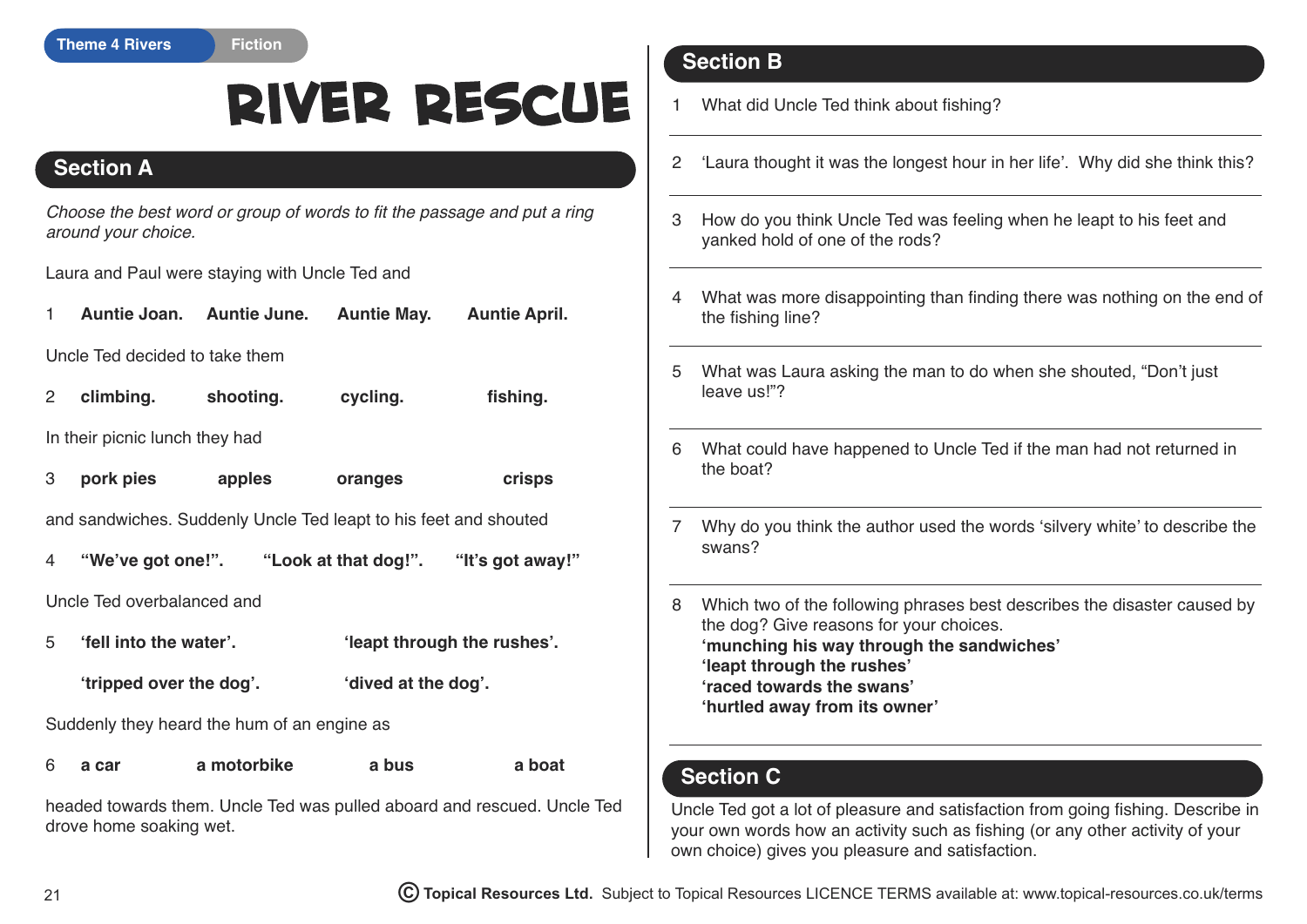# *Amazon River Amazon Basin Pacific Ocean South America Atlantic Ocean Belém*

The Amazon is the world's second longest river and the chief river of South America. It is 4,000 miles long. At many points along its course the Amazon is so wide that you can stand on one shore and not see the other. The river ranges from 1 to 6 miles wide during most of its course. At its mouth it is about 90 miles wide. The River Amazon

The area around the river, called the Amazon Basin, makes up the world's largest tropical rain forest. This region is approximately two-thirds as large as the United States of America. The temperature in the basin averages about 85° F (29° C) and varies little throughout the year. Throughout most of the river basin, the air is very humid (this means it is very damp). These conditions are ideal for many unique plants and animals.

Large ships can sail about 2,300 miles up the Amazon to Iquitos in Peru. Brazilian ports along the Amazon include Belém, at the mouth of the river, and Manaus, 1,000 miles upstream. Ships bring in clothing, food, tools and other products. They pick up raw materials such as animal skins, Brazil nuts, timber and rubber. The ships also take aboard live birds, fish and other animals bought by pet shops and zoos.

Many kinds of fish live in the Amazon River including the fierce, flesh-eating piranha. The Amazon Basin is home to animals such as alligators, anacondas, monkeys, parrots, sloths and many species of insects. The forest has a great variety of plant life. Over 3,000 species of plants have been found in one square mile there. The

trees stand as tall as 61 metres. Their tops grow so close together that only a little sunlight can reach the ground.

A few isolated tribes still exist in the remoter parts and live in the same way as their ancestors did many generations ago. They can be seen paddling long canoes that have been dug out of solid tree trunks. On the banks there are native villages built of mud and logs. Some of the huts are on poles above the water, and on the platforms outside are families with naked children.

South American Indians lived in the Amazon River basin long before Europeans first came to the area. Vincente Pinzón, a Spanish explorer, was probably the first European to see the Amazon. In 1500, he sailed to the coast of what is now Brazil. In 1541, another Spaniard, Francisco de Orellana, led the first exploration of the river by a European. His expedition followed the Amazon from the mouth of the Negro River in Peru to the Atlantic. During Orellana's journey, his group was attacked by what appeared to be female Indian warriors. The Spaniards called their attackers Amazons, after the female warriors in Greek mythology. The name was later given to the river and the surrounding area.

In recent decades tree fellers, farmers, miners and road builders have developed the region. Between them they have destroyed more than 200,000 square miles of forest. Despite such development much of the Amazon Basin region remains a wilderness. It is still possible to fly for hours over the region and see no sign of human settlement.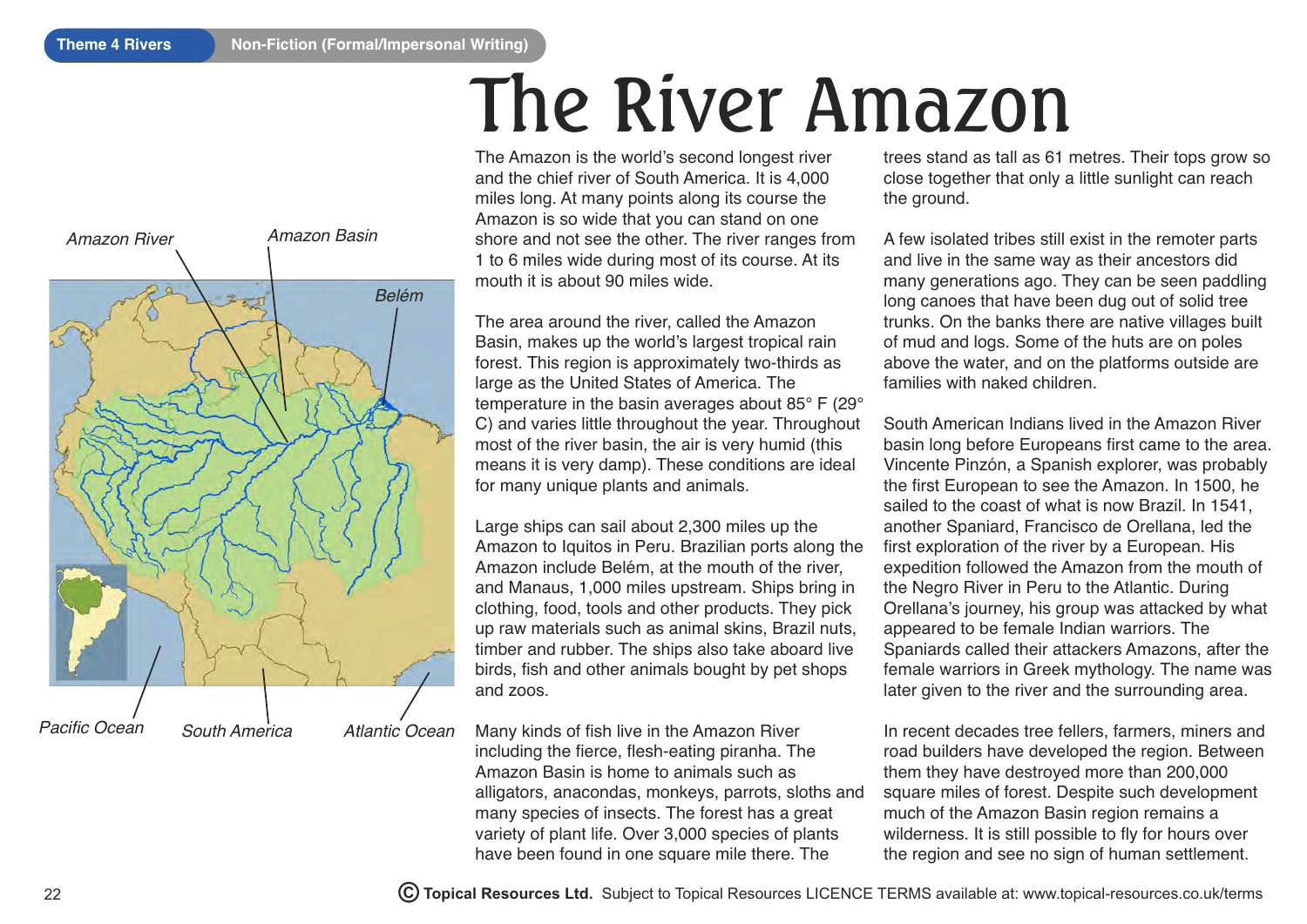## The River Amazon

## **Section A**

 *Choose the best word or group of words to fit the passage and put a ring around your choice.*

The Amazon is the world's

| third                                                                          | fifth | second | fourth |
|--------------------------------------------------------------------------------|-------|--------|--------|
| longest river. The area around the river makes up the world's largest tropical |       |        |        |

| 2 | marsh land. | wood land. | farm land. | rain forest. |
|---|-------------|------------|------------|--------------|
|---|-------------|------------|------------|--------------|

The area is very humid which means it is very

| $3$ dry. | damp. | wet. | boggy. |
|----------|-------|------|--------|
|          |       |      |        |

Large ships sail to ports such as

| <b>Rotterdam</b><br>Liverpool<br>London<br><b>Manaus</b> |
|----------------------------------------------------------|
|----------------------------------------------------------|

and Iquitos. The Amazon Basin is home to animals such as

|  | monkeys | crocodiles | kangaroo | budgies |
|--|---------|------------|----------|---------|
|--|---------|------------|----------|---------|

and sloths. A few tribes still live in the remote parts of the forest. Their homes are built from mud and

6 **sticks. logs. bricks. cement.**

In recent years more than 200,000 square miles of forest have been destroyed.

## **Section B**

Complete the table below:

| Length of river                          | Number of plant species              |  |
|------------------------------------------|--------------------------------------|--|
| Average temperature                      | Height of trees                      |  |
| Distance ships can sail up the<br>Amazon | Area of forest recently<br>destroyed |  |

2 How did the Amazon River get its name?

- 3 Ships 'trade' up and down the river. What sorts of things are brought into the Amazon ports?
- 4 What sorts of things are taken away from the Amazon ports by ship?
- 5 What do you think about wild animals from the Amazon Rain Forest being brought to zoos or pet shops in this country?
- 6 'In recent decades tree fellers, farmers, miners and road builders have developed the region.' What does this mean? Do you think this is a good or a bad thing? Give reasons for your answer.
- 7 'Despite such development, much of the Amazon Basin region remains a wilderness.' Why is this the case?

## **Section C**

A few isolated tribes still exist in the Amazon Rain Forest. Imagine a child your age from such a family becomes your new pen pal. Write a letter telling them about some of the things you like to do in your home. Remember, they have no experience of anything electrical!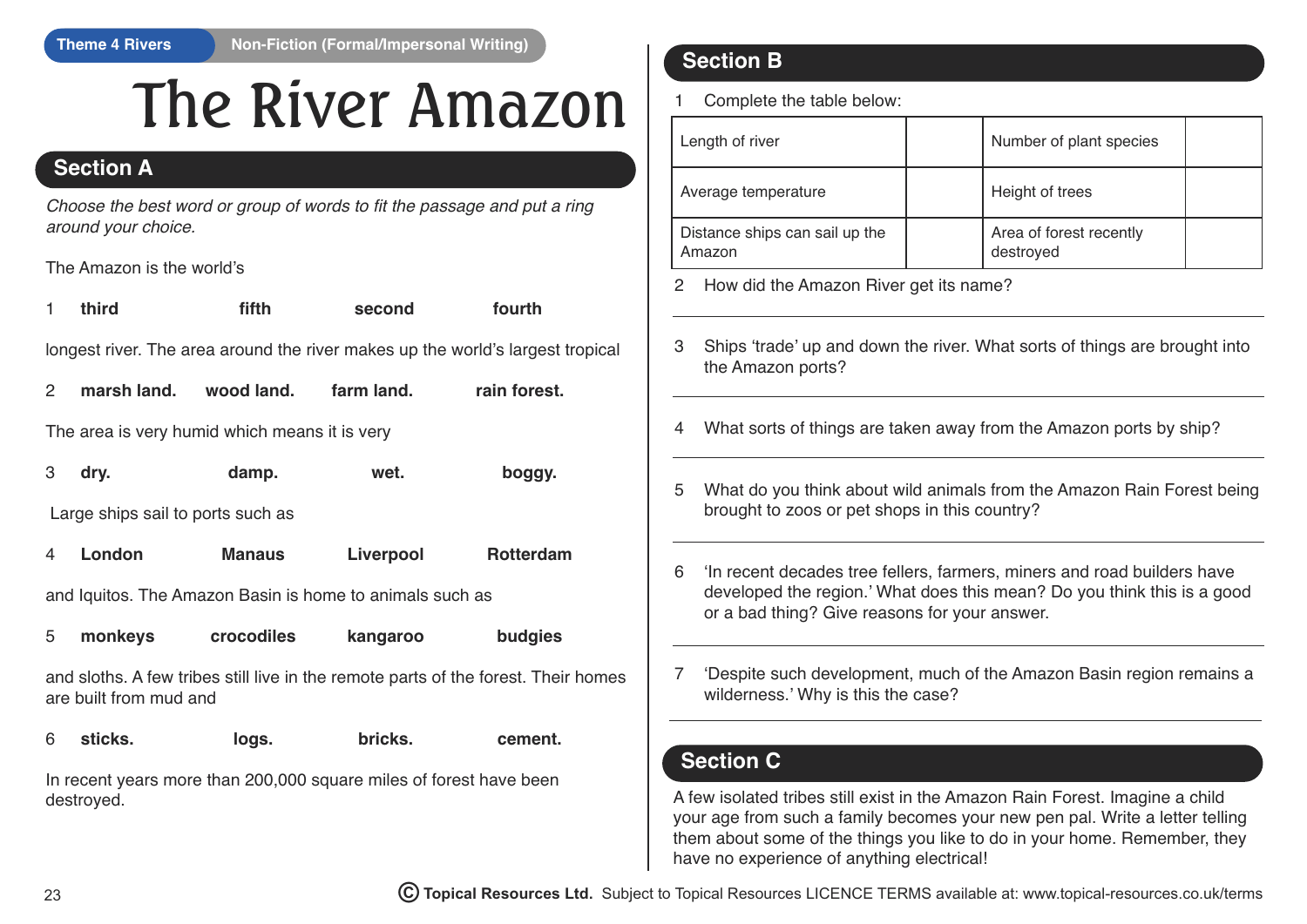# Fury Over Thames Toll Charges **Letters To The Editor** Evening Post

#### Dear Sir/Madam,

I wish to bring to the attention of the readers of your newspaper the problems I encounter during my daily journey to work from Brentwood in Essex to Dartford in Kent. This is only a distance of fifteen miles but the issue of course is the fact that I have to use the M25, one of the busiest orbital Motorways in the UK (if not the world!) followed by crossing the River Thames using the Queen Elizabeth II toll suspension bridge.

My journey to work every morning is a nightmare! On a good day it takes at least thirty minutes to travel the fifteen miles, an average speed of thirty miles per hour. On a really bad day, the journey can take up to four hours which is an average speed of

approximately four miles per hour. I could just as well still be living in Victorian times when motorised vehicles had to follow a man carrying a red flag warning of the imminent danger of an approaching motor vehicle!

The worst journeys occur when the toll bridge crossing suffers from major congestion caused either by a road traffic accident or high winds when the bridge can be closed altogether. On days like these I might as well just turn round (if you could actually manage to do that on the motorway!) and go home. Fortunately, on most days, the traffic travels smoothly but at an alarmingly slow pace. The problem of course is having to pay a toll to cross the bridge.



Travelling from Brentwood, which is north of the bridge, the traffic slows right down even before the bridge comes into sight. You then have to crawl in first or second gear for what seems an eternity until you approach the toll booths. Now in this day and age you'd think you could just show your credit card and be waved through – but no! They want cash, admittedly you can pay in Euros if you have forgotton your English money. But cash it is! So, the poor motorist has to squeeze his hand into his trouser pocket (or her handbag) to find £1.50 (soon to rise to £2) each time they cross. People who cross regularly know to have the correct money ready. However, many people

are making an occasional visit to the channel port of Dover, in order to holiday on the continent and are not prepared for this archaic payment system. Hence virtually everyone is stationary at the toll booth for up to two minutes resulting in huge queues.

My solution is simple. Remove the toll booths and let the traffic flow freely. The government has already made millions of pounds out of this bridge and should, from now on, let everyone use it for free.

Yours, Angry Driver